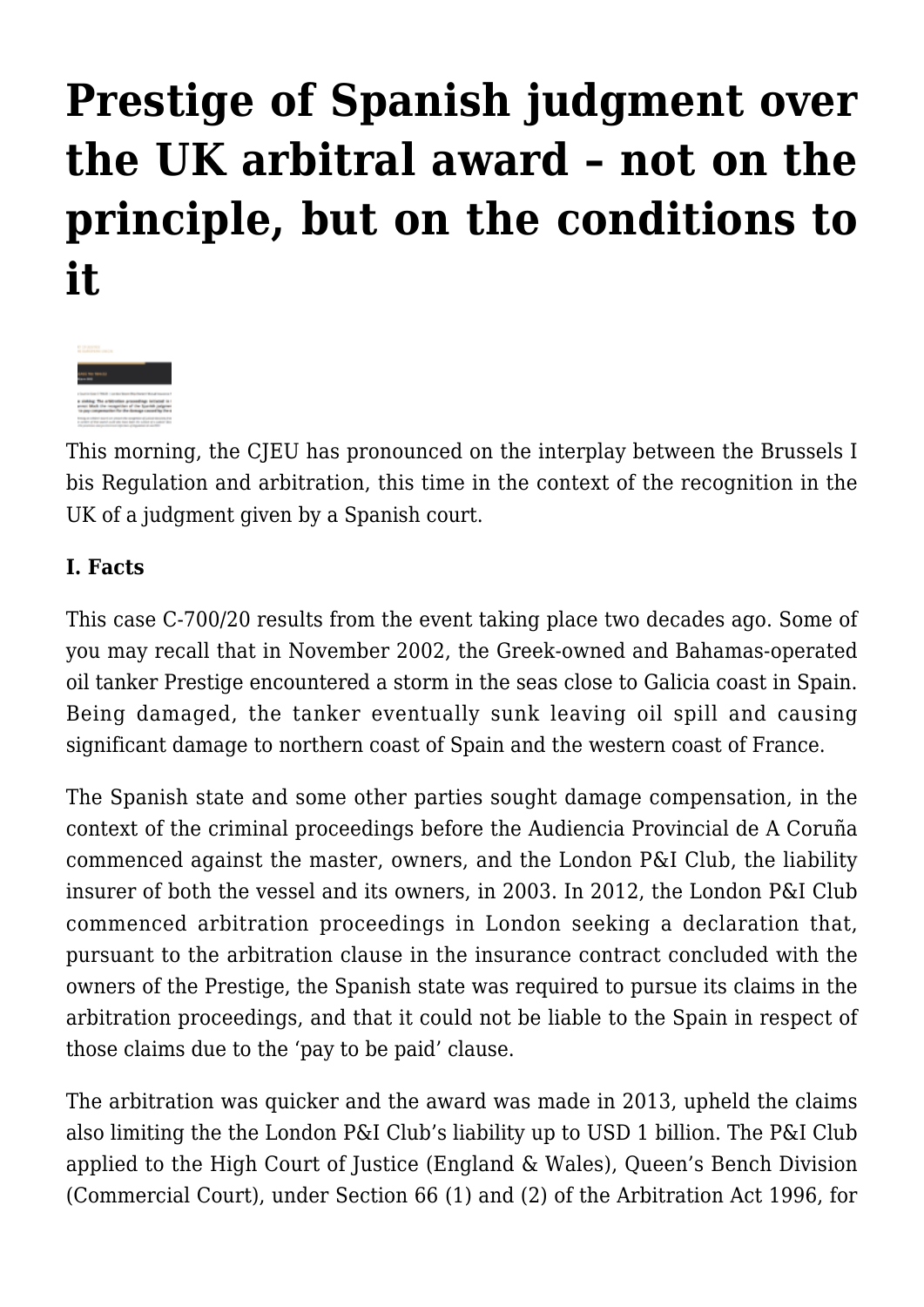leave to enforce the arbitral award in that jurisdiction in the same manner as a judgment or order and for a judgment to be entered in the terms of that award. The leave was granted in 2013 along with a judgment in the terms of the award.

The Spanish proceedings ended in 2018 by the judgment of the Tribunal Supremo whereby it confirmed that the master, ship owners and the P&I Club were liable to over 200 parties, including the Spanish state, subject, in the case of the P&I Club, to the contractual limit of liability of USD 1 billion. In 2019, the Audiencia Provincial de A Coruña issued an order setting out the amounts that each of the claimants was entitled to obtain from the respective defendants, entitling the Spanish State to be paid approximately EUR 2.3 billion, subject in the case of the P&I Club to the limit of EUR 855 million. Soon after, the Spanish state made an application to the High Court of Justice (England & Wales), Queen's Bench Division, on the basis of Article 33 of the Brussels I Regulation, for recognition of the latter enforcement order. Slightly prior to the expiration of the Brexit transition period, the UK court made a reference for preliminary ruling concerning the Brussels I Regulation, Article 1(2)(d) – exclusion of arbitration, and Article 34(1) and (3) – grounds for refusal of recognition and/or enforcement.

## **II. The Issues**

At issue was whether that recognition or enforcement could be refused on the basis of the existence, in the UK, of a judgment entered in the terms of an arbitral award and the effects of which are irreconcilable with those of the abovementioned judicial ruling (first and second question). And, if not, whether recognition or enforcement may be refused as being contrary to public policy on the ground that it would disregard the force of *res judicata* acquired by the judgment entered in the terms of an arbitral award (third question).

## **III. Decision and Reasoning**

Not following the opinion of AG Collins delivered in May this year, the CJEU held that a judgment entered by a court of a MS (in this case, UK) in the terms of an arbitral award cannot prevent the recognition there of a judgment given in another MS (in this case, Spain) where a judicial decision resulting in an outcome equivalent to the outcome of that award could not have been adopted by a court of the first MS without infringing the provisions and the fundamental objectives of the Brussels I Regulation. In the case at hand, this means that the Spanish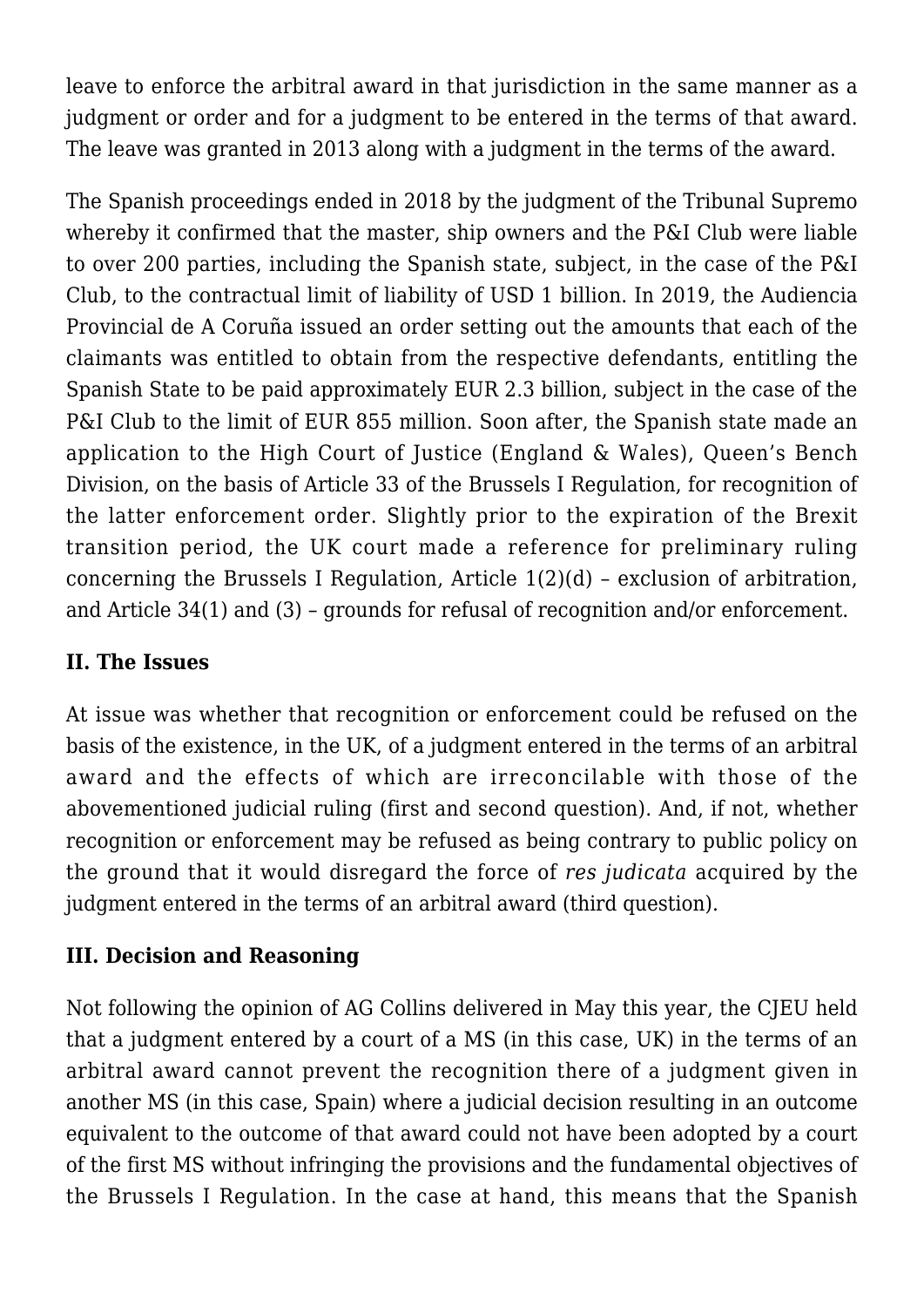judgment could have been refused recognition and enforcement only if the UK judgment entered by the UK court in the terms of an arbitral award could have been adopted by a UK court without infringing the provisions and the fundamental objectives of that Regulation.

However, the CJEU went on to explain that such fundamental objectives include the principles of free movement of judgments in civil matters, predictability as to the courts having jurisdiction and therefore legal certainty for litigants, sound administration of justice, minimisation of the risk of concurrent proceedings, and mutual trust in the administration of justice (para. 56). It added another requirement –that such judgment should not violate the right to an effective remedy guaranteed in Article 47 of the EU Charter of Fundamental Rights (para. 58).

Turning to the facts of the case, the CJEU concludes that the respective UK judgment could not have been rendered on the basis of the Brussels I Regulation without infringing two fundamental rules of the Regulation: first, the rule on the relative effect of an arbitration clause included in an insurance contract which does not extend to claims against a victim of insured damage who bring a direct action against the insurer, in tort, delict or quasi-delict, before the courts for the place where the harmful event occurred or before the courts for the place where the victim is domiciled and, second, the rule on lis pendens which coordinates parallel proceedings based on the priority principle favouring the court first seised.

In answering the third question, the CJEU has relied on the opinion of the AG Collins, who stated the EU legislature intended to regulate exhaustively the issue of the force of *res judicata* acquired by a judgment given previously and, in particular, the question of the irreconcilability of the judgment to be recognised with that earlier judgment by means of Article 34(3) and (4) of the Brussels I Regulation, thereby excluding the possibility that recourse be had, in that context, to the public-policy exception set out in Article 34(1) of that Regulation. Therefore, *res judicata* cannot be contained in the notion of public policy for the purpose of recognition and enforcement of judgments under Article 34 of the Brussels I Regulation.

Undoubtedly, this judgment will provoke different reactions, but one thing is certain this is a one-hit wonder in UK given that UK is no longer bound by the Brussels regime.